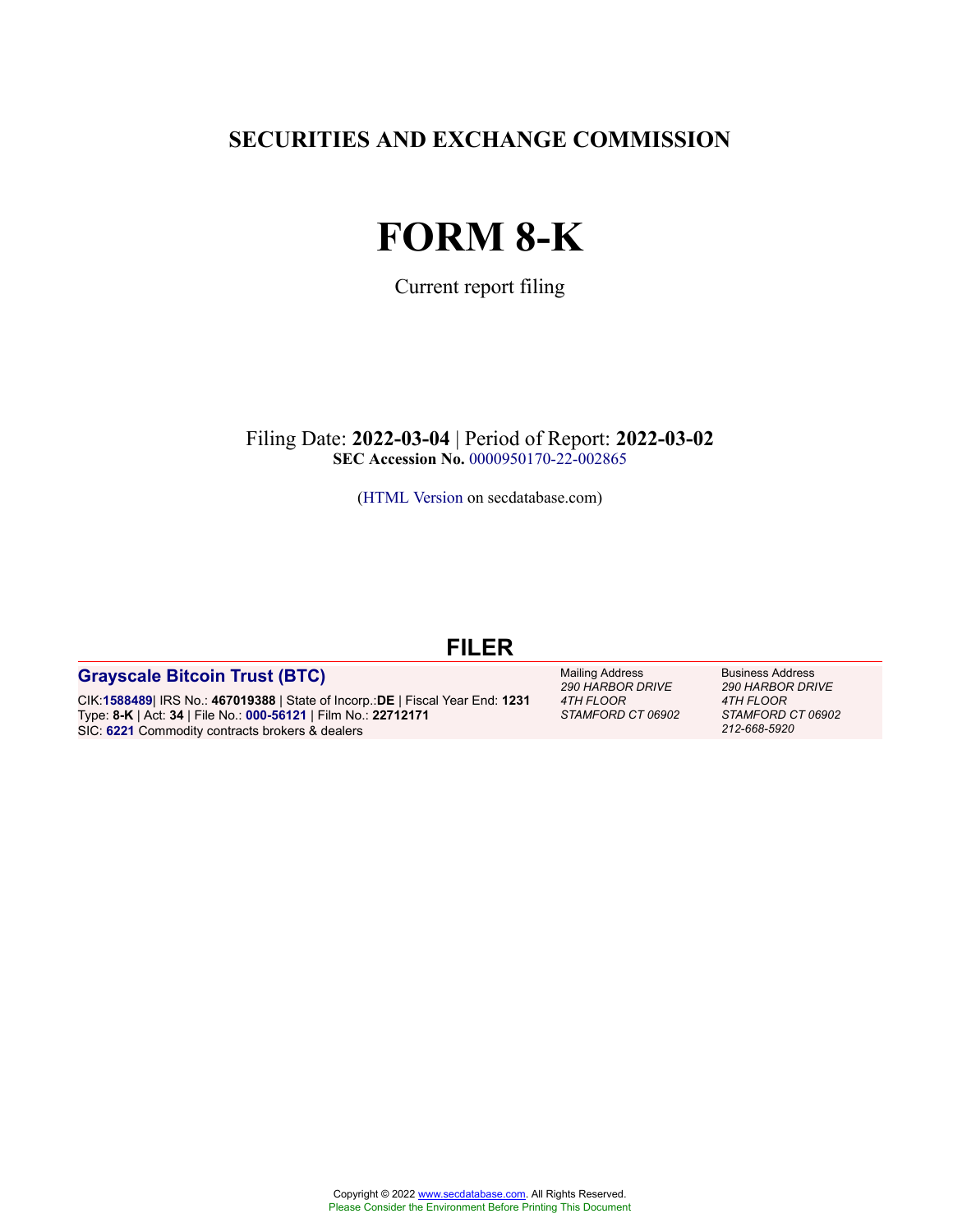## **UNITED STATES SECURITIES AND EXCHANGE COMMISSION WASHINGTON, D.C. 20549**

# **FORM 8-K**

#### **CURRENT REPORT**

**Pursuant to Section 13 or 15(d) of the Securities Exchange Act of 1934**

**Date of Report (Date of earliest event reported): March 02, 2022**

# **Grayscale Bitcoin Trust (BTC)**

**(Exact name of Registrant as Specified in Its Charter)**

**(State or Other Jurisdiction of Incorporation)**

**Delaware 146-7019388**<br> **146-7019388**<br> **188 Employer 121 (Commission File Number) 121 (IRS Employer**) **(Commission File Number)** 

**Identification No.)**

**c/o Grayscale Investments, LLC 290 Harbor Drive, 4th Floor Stamford, Connecticut 06902 (Address of Principal Executive Offices) (Zip Code)**

**Registrant's Telephone Number, Including Area Code: 212 668-1427**

**N/A**

**(Former Name or Former Address, if Changed Since Last Report)**

Check the appropriate box below if the Form 8-K filing is intended to simultaneously satisfy the filing obligation of the registrant under any of the following provisions:

 $\Box$  Written communications pursuant to Rule 425 under the Securities Act (17 CFR 230.425)

☐ Soliciting material pursuant to Rule 14a-12 under the Exchange Act (17 CFR 240.14a-12)

 $\Box$  Pre-commencement communications pursuant to Rule 14d-2(b) under the Exchange Act (17 CFR 240.14d-2(b))

 $\Box$  Pre-commencement communications pursuant to Rule 13e-4(c) under the Exchange Act (17 CFR 240.13e-4(c))

#### **Securities registered pursuant to Section 12(b) of the Act: None**

|                     | <b>Trading</b> |                                           |
|---------------------|----------------|-------------------------------------------|
| Title of each class | Svmbol(s)      | Name of each exchange on which registered |
| N/A                 | GBTC           | N/A                                       |

Indicate by check mark whether the registrant is an emerging growth company as defined in Rule 405 of the Securities Act of 1933 (§ 230.405 of this chapter) or Rule 12b-2 of the Securities Exchange Act of 1934 (§ 240.12b-2 of this chapter).

Emerging growth company  $\Box$ 

If an emerging growth company, indicate by check mark if the registrant has elected not to use the extended transition period for complying with any new or revised financial accounting standards provided pursuant to Section 13(a) of the Exchange Act.  $\Box$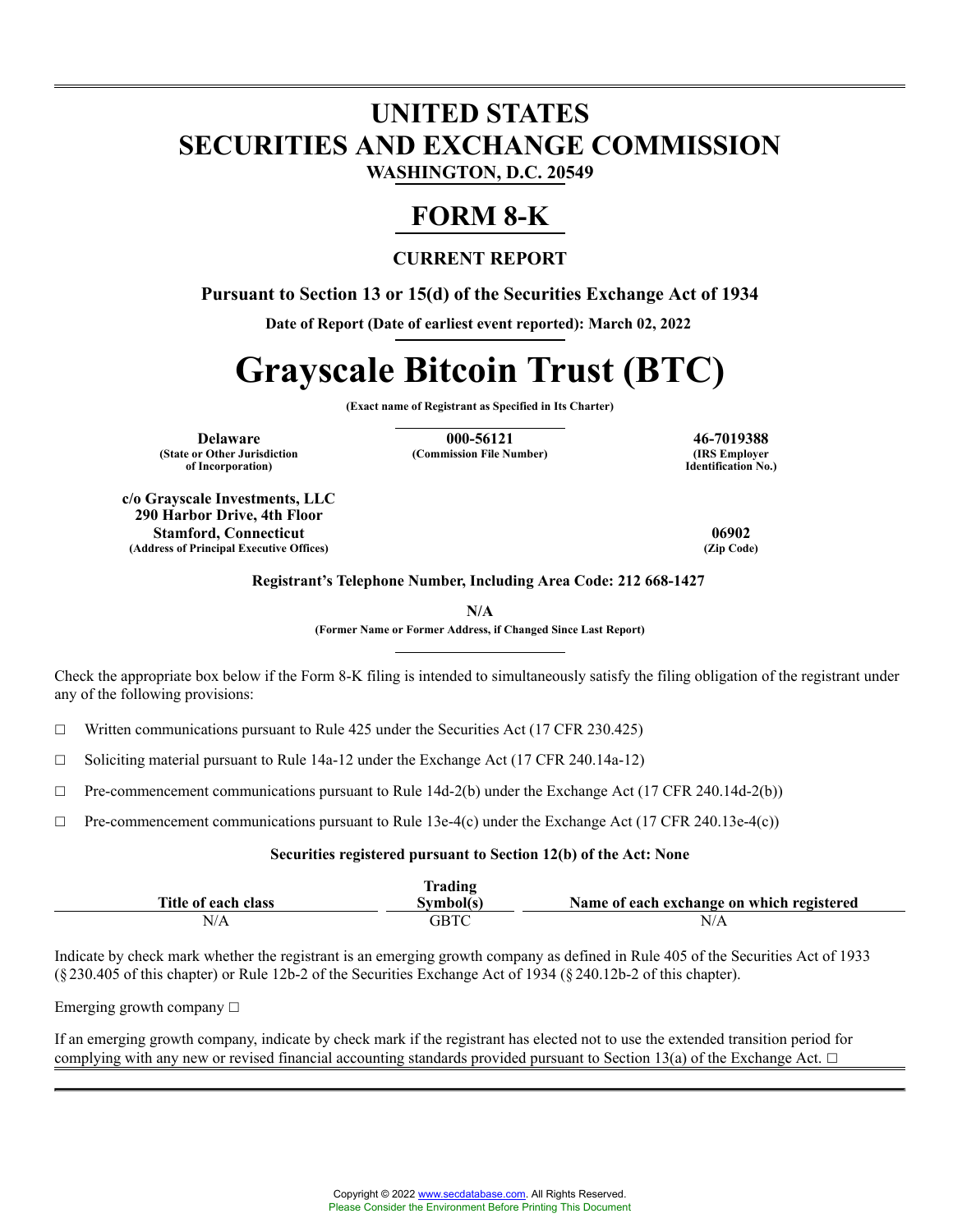#### **Item 8.01 Other Events.**

On March 2, 2022, the board (the "Board") of Grayscale Investments, LLC, the sponsor (the "Sponsor") of Grayscale Bitcoin Trust (BTC) (the "Trust"), approved the purchase by Digital Currency Group, Inc. ("DCG"), the parent company of the Sponsor, of up to an aggregate total of \$200 million worth of shares of the Trust and shares of any of the following five investment products the Sponsor also acts as the sponsor and manager of, including Grayscale Bitcoin Cash Trust (BCH) (OTCQX: BCHG), Grayscale Digital Large Cap Fund LLC (OTCQX: GDLC), Grayscale Ethereum Trust (ETH) (OTCQX: ETHE), Grayscale Ethereum Classic Trust (ETC) (OTCQX: ETCG), and Grayscale Stellar Lumens Trust (XLM) (OTCQX: GXLM). Subsequently, DCG authorized such purchase. This increases DCG's prior authorization to purchase up to \$1 billion worth of shares by up to a maximum of \$200 million. Through March 2, 2022, DCG has purchased \$698 million worth of shares. DCG plans to use cash on hand to fund the purchases and will make the purchases on the open market, at management's discretion, in compliance with Rule 10b-18 under the Securities Exchange Act of 1934 (the "Exchange Act"). The share purchase authorization does not obligate DCG to acquire any specific number of shares in any period, and may be expanded, extended, modified, or discontinued at any time. The actual timing, amount and value of share purchases will depend entirely upon a number of factors, including the levels of cash available, price, and prevailing market conditions. DCG will not effect any purchases while the Trust is engaged in private placement activities or immediately prior to the commencement of such activities. Information regarding stock purchases will be available in the Trust's periodic reports filed with the Securities and Exchange Commission on Forms 10-K and 10-Q as required by the applicable rules of the Exchange Act. A copy of the press release announcing DCG's plan to purchase shares of the Trust is attached to this Report as Exhibit 99.1.

#### **Item 9.01 Financial Statements and Exhibits.**

(d) Exhibits

| <b>Exhibit</b><br>No. | <b>Description</b>                                                                                                |
|-----------------------|-------------------------------------------------------------------------------------------------------------------|
| 99.1                  | Press Release Announcing Digital Currency Group's Plan to Purchase Shares of Grayscale Bitcoin Trust (OTCQX:      |
| 104                   | GBTC)<br>Cover Page Interactive Data File (the cover page XBRL tags are embedded within the inline XBRL document) |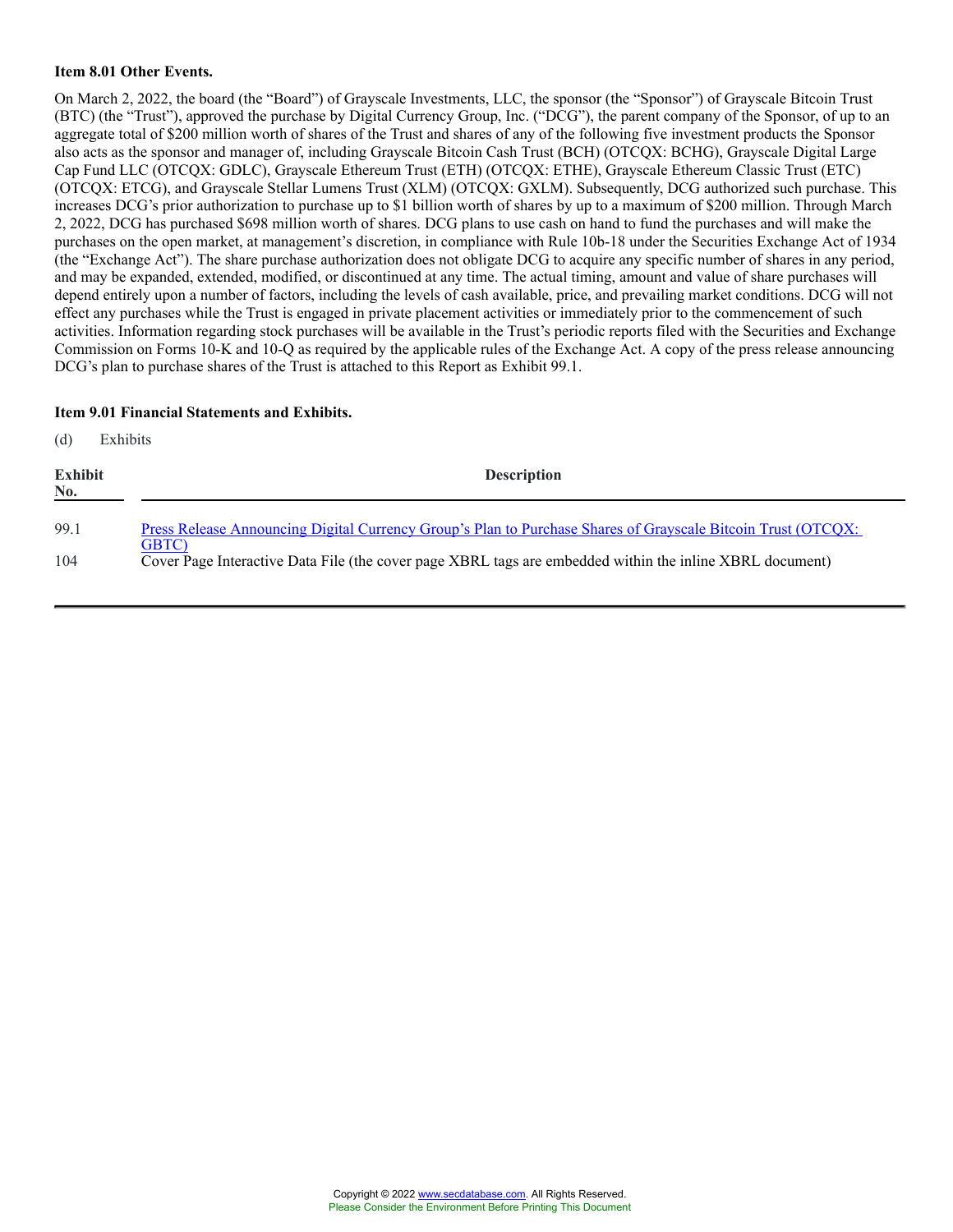#### **SIGNATURES**

Pursuant to the requirements of the Securities Exchange Act of 1934, the registrant has duly caused this report to be signed on its behalf by the undersigned thereunto duly authorized.

> Grayscale Investments, LLC as Sponsor of the Grayscale Bitcoin Trust (BTC)

Date: March 4, 2022 By: /s/ Michael Sonnenshein

Michael Sonnenshein Chief Executive Officer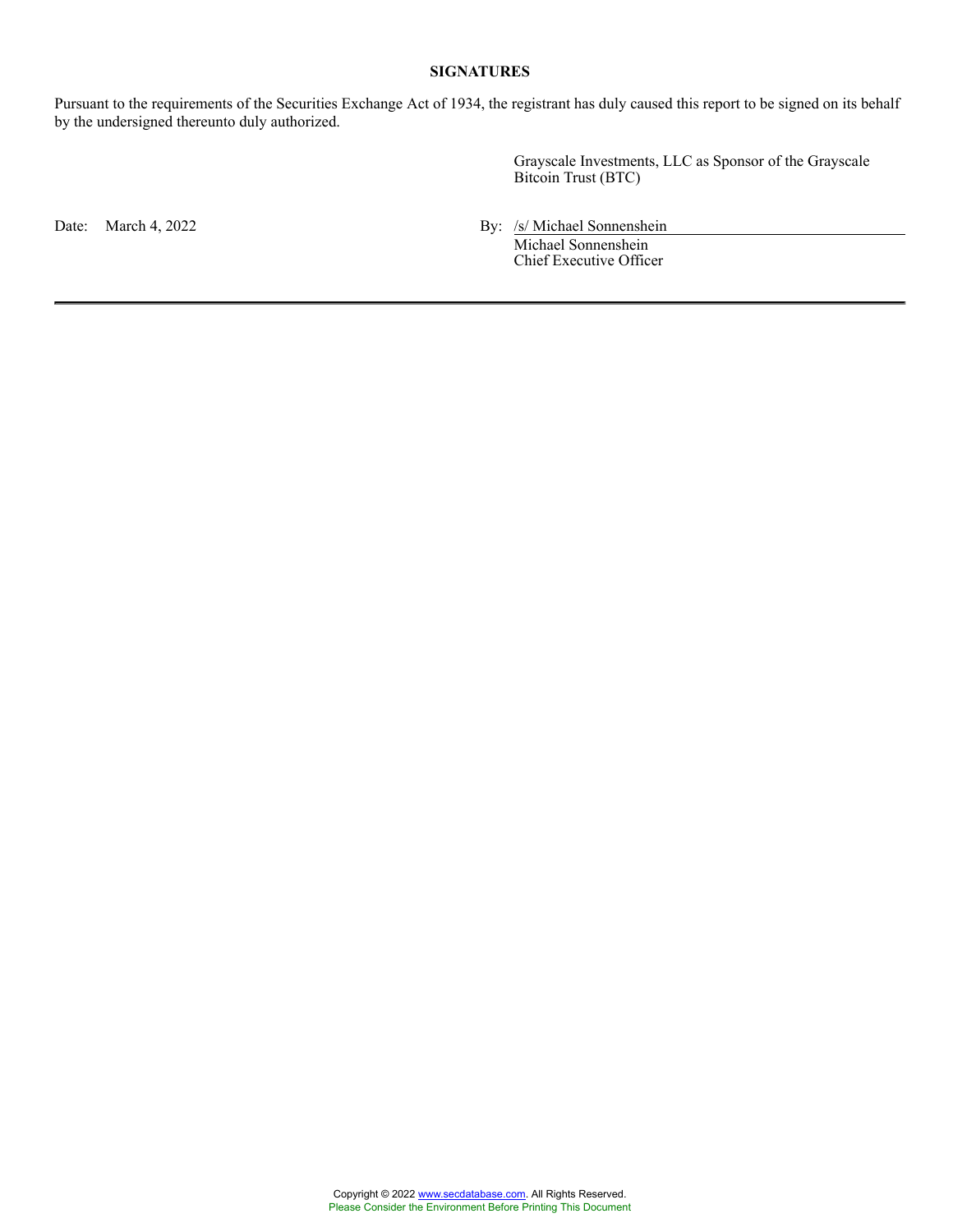### **Digital Currency Group Announces \$250 Million Share Repurchase Program for Grayscale Litecoin Trust (OTCQX: LTCN), Grayscale Horizen Trust (OTCQX: HZEN), Grayscale Zcash Trust (OTCQX: ZCSH), and other Grayscale Products**

New York, March 2, 2022 (GLOBE NEWSWIRE) – Digital Currency Group, Inc. ("**DCG**"), the parent company of Grayscale Investments, LLC, announced that its Board of Directors has authorized a share repurchase program by DCG of (i) up to \$30 million worth of shares of Grayscale Litecoin Trust (OTCQX: LTCN), (ii) up to \$10 million worth of shares of Grayscale Horizen Trust (OTCQX: HZEN), (iii) up to \$10 million worth of shares of Grayscale Zcash Trust (OTCQX: ZCSH), and (iv) up to an aggregate total of \$200 million worth of shares of any of the other six publicly quoted Grayscale products (Grayscale Bitcoin Cash Trust (OTCQX: BCHG), Grayscale Bitcoin Trust (OTCQX: GBTC), Grayscale Digital Large Cap Fund (OTCQX: GDLC), Grayscale Ethereum Classic Trust (OTCQX: ETCG), Grayscale Ethereum Trust (OTCQX: ETHE), and/or Grayscale Stellar Lumens Trust (OTCQX: GXLM)). This increases DCG's previously approved authorizations for DCG to purchase shares of GBTC and ETCG, of which DCG respectively has \$301.3 million and \$4.5 million in authorized share repurchases remaining. DCG plans to use cash on hand to fund the purchases and will make the purchases on the open market, at management's discretion, in compliance with Rule 10b-18 under the Securities Exchange Act of 1934 (the "**Exchange Act**").

The share purchase authorization does not obligate DCG to acquire any specific number of shares in any period, and may be expanded, extended, modified, or discontinued at any time. The actual timing, amount and value of share purchases will depend entirely upon a number of factors, including the levels of cash available, price, and prevailing market conditions. Information regarding stock purchases will be available in the applicable periodic reports filed with the Securities and Exchange Commission on Forms 10-K and 10-Q as required by the applicable rules of the Exchange Act.

### **About Digital Currency Group**

Founded in 2015, DCG is the most active investor in the blockchain sector, with a mission to accelerate the development of a better financial system through the proliferation of digital assets and blockchain technology. Today, DCG sits at the epicenter of the industry, backing more than 200 blockchain-related companies in over 35 countries. DCG also invests directly in digital currencies and other digital assets. In addition to its investment portfolio, DCG is the parent company of Genesis (a global digital asset prime brokerage), Grayscale Investments (the largest digital currency asset manager), CoinDesk (a leading financial media, data, and information company), Foundry (a leader in bitcoin mining and staking), Luno (a leading cryptocurrency platform with a large international footprint) and TradeBlock (a leading provider of tools and data for institutional cryptocurrency traders).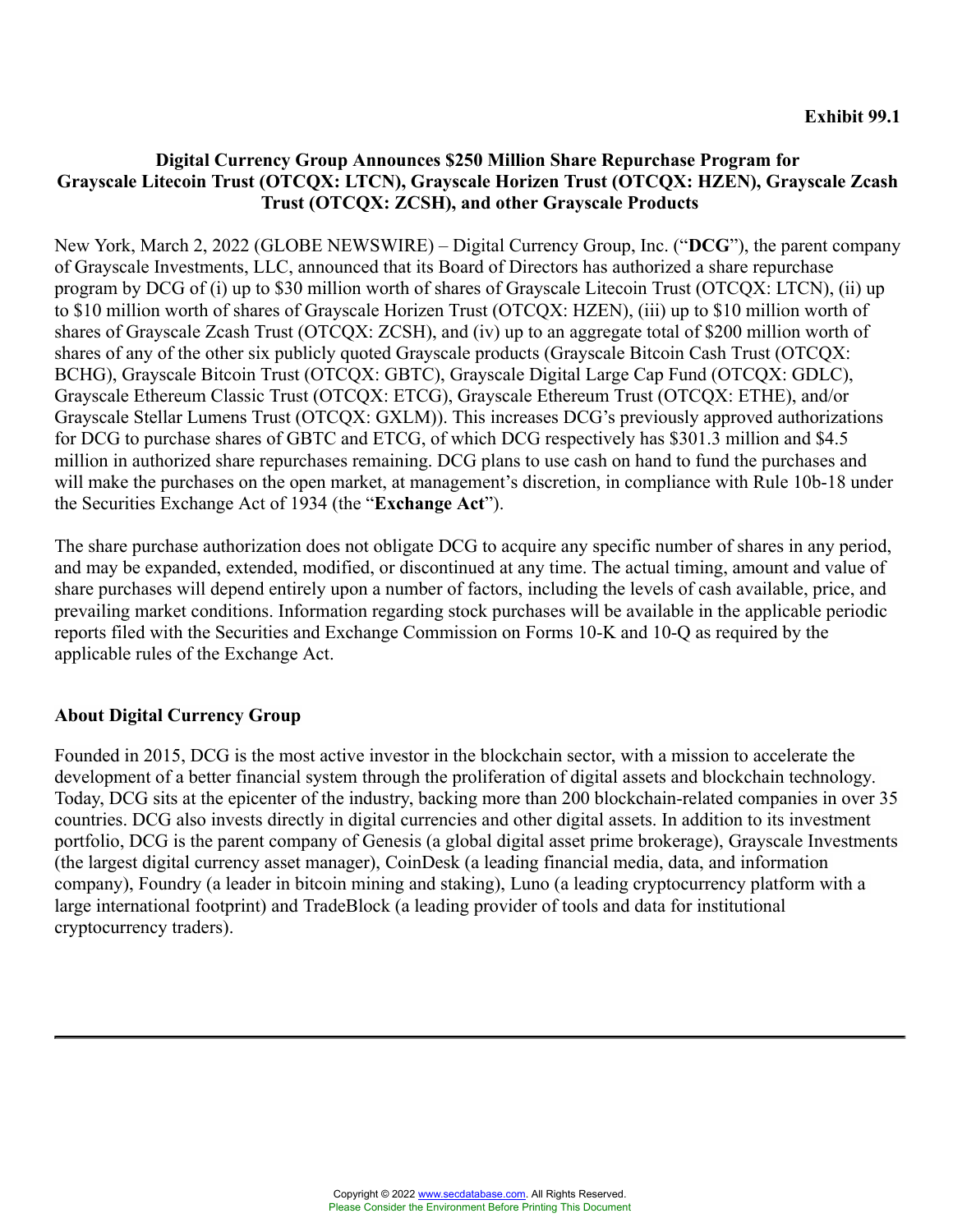#### **About Grayscale Investments®**

Grayscale enables investors to access the digital economy through a family of secure, compliant, and future-forward investment products. Founded in 2013, Grayscale has a proven track record and unrivaled expertise as the world's largest digital currency asset manager. Investors, advisors, and allocators turn to Grayscale's private placements, public quotations, and ETFs for exposure to both single asset, diversified, and thematic investment products. Grayscale products are distributed by Genesis Global Trading, Inc. (Member FINRA/SIPC, MSRB Registered) or Foreside Fund Services, LLC. For more information, please follow @Grayscale or visit grayscale.com.

\* \* \*

This release contains "forward-looking statements" within the meaning of the Private Securities Litigation Reform Act of 1995, including information regarding purchases by DCG of shares of LTCN, ZCSH, HZEN, GBTC, ETHE, GDLC, ETCG, BCHG, and/or GXLM. Forward-looking statements include, but are not limited to, statements that refer to projections, forecasts or other characterizations of future events or circumstances, including any underlying assumptions, and may contain words such as "expect," "will," "believe" or "plan." By their nature, forward-looking statements address matters that are subject to risks, uncertainties, and contingencies, including changes in price and volume and the volatility of LTCN, ZCSH, HZEN, GBTC, ETHE, GDLC, ETCG, BCHG, and/or GXLM common shares; changes to the discount or premium to the net asset value of the publicly quoted Grayscale products; adverse developments affecting either or both prices and trading of exchange-traded securities, or securities quoted on the OTCQX; and unexpected or otherwise unplanned or alternative requirements with respect to the capital investments of DCG. These uncertainties may cause actual future events to be materially different than those expressed in our forward-looking statements, including with respect to the duration of the purchase program. We do not undertake to update our forward-looking statements.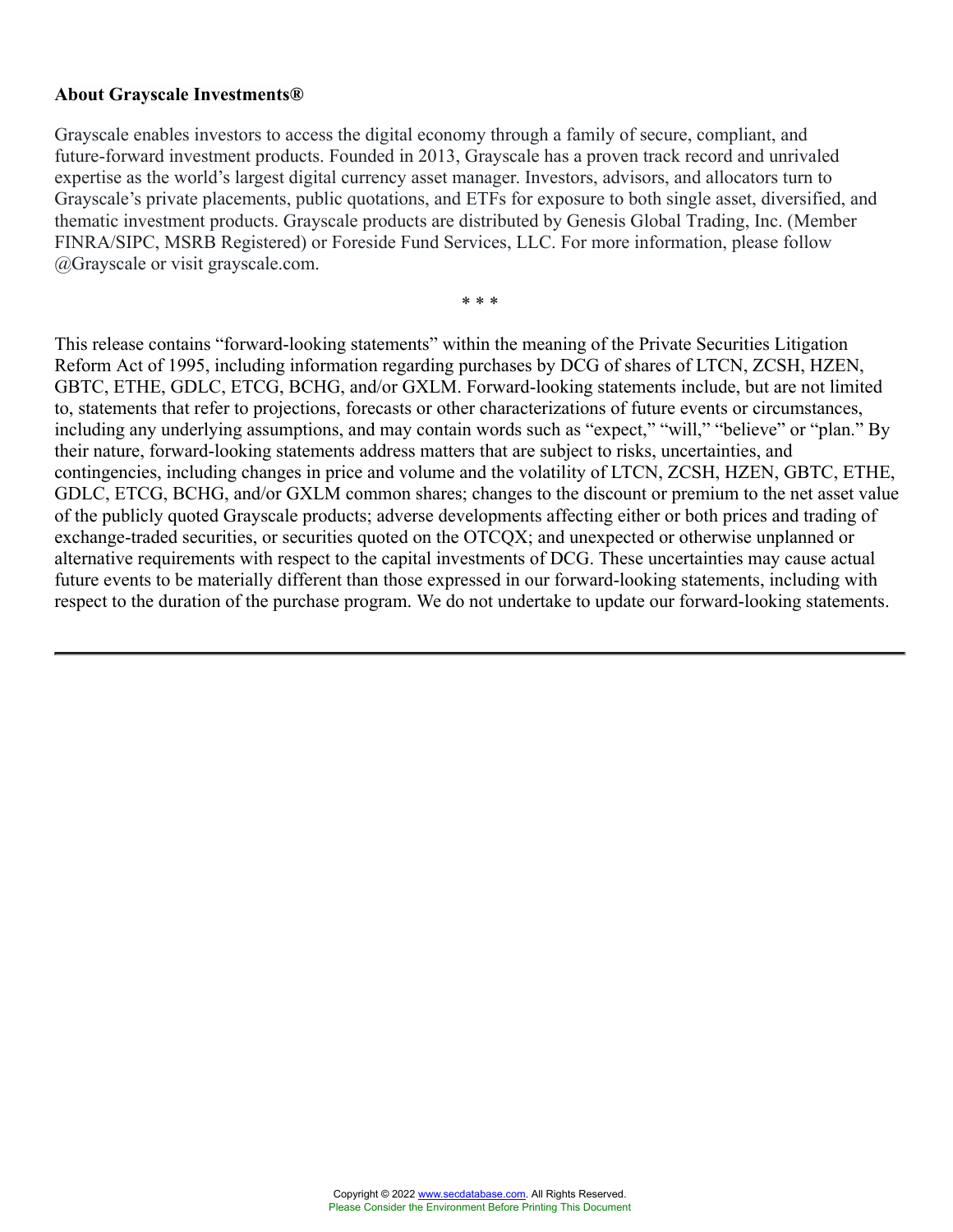#### **Document And Entity Information Mar. 02, 2022**

**[Cover \[Abstract\]](javascript:void(0);)** [Document Type](javascript:void(0);) 8-K [Amendment Flag](javascript:void(0);) false [Document Period End Date](javascript:void(0);) Mar. 02, 2022 [Entity Registrant Name](javascript:void(0);) Grayscale Bitcoin Trust (BTC) [Entity Central Index Key](javascript:void(0);) 0001588489 [Entity Emerging Growth Company](javascript:void(0);) false [Entity File Number](javascript:void(0);) 000-56121 [Entity Incorporation, State or Country Code](javascript:void(0);) DE [Entity Tax Identification Number](javascript:void(0);) 46-7019388 [Entity Address, Address Line One](javascript:void(0);) c/o Grayscale Investments, LLC [Entity Address, Address Line Two](javascript:void(0);) 290 Harbor Drive, 4th Floor [Entity Address, City or Town](javascript:void(0);) Stamford [Entity Address, State or Province](javascript:void(0);) CT [Entity Address, Postal Zip Code](javascript:void(0);) 06902 [City Area Code](javascript:void(0);) 212 [Local Phone Number](javascript:void(0);) 668-1427 [Entity Information, Former Legal or Registered Name](javascript:void(0);) N/A [Written Communications](javascript:void(0);) false [Soliciting Material](javascript:void(0);) false [Pre-commencement Tender Offer](javascript:void(0);) false [Pre-commencement Issuer Tender Offer](javascript:void(0);) false [Title of 12\(b\) Security](javascript:void(0);) N/A [Trading Symbol](javascript:void(0);) GBTC [Security Exchange Name](javascript:void(0);) NONE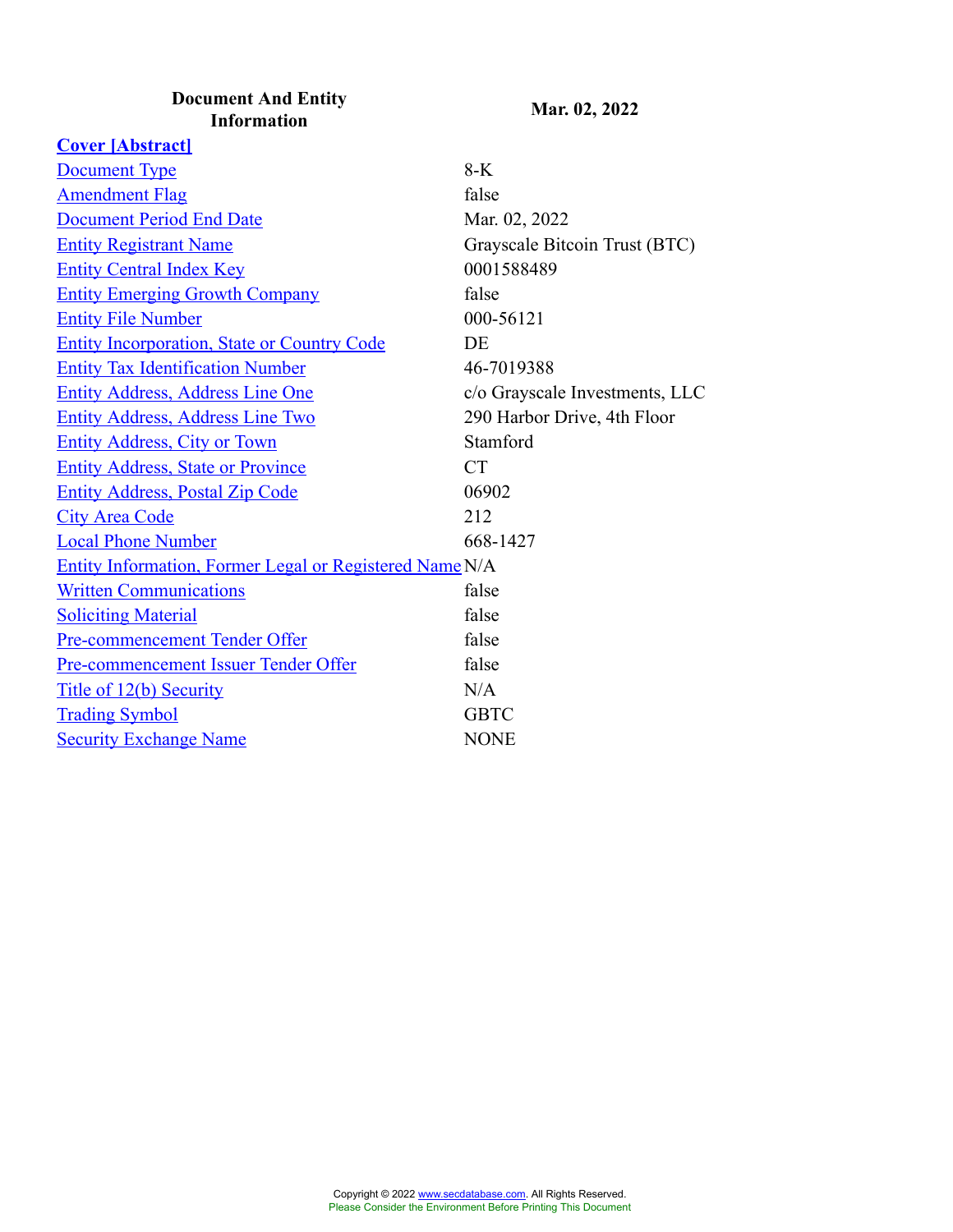{<br>
"instance": {<br>
"gbtc-20220302.htm": {<br>
"axisCustom": 0,<br>
"axisStandard": 0,<br>
"contextCount": 1,<br>
"dts": {<br>
"inline": {<br>
"local": {<br>
"ybtc-20220302.htm"<br>
} }, "labelLink": { "local": [ "gbtc-20220302\_lab.xml" ] }, "presentationLink": { "local": [ "gbtc-20220302\_pre.xml" ] }, "schema": { "local": [  $\begin{small} &\texttt{v}[\texttt{a}]=2251252,\\ &\texttt{v}[\texttt{a}]=225125,\\ &\texttt{h}[\texttt{a}=\texttt{b}=\texttt{b}=\texttt{b}=\texttt{b}=\texttt{b}=\texttt{b}=\texttt{b}=\texttt{b}=\texttt{b}=\texttt{b}=\texttt{b}=\texttt{b}=\texttt{b}=\texttt{b}=\texttt{b}=\texttt{b}=\texttt{b}=\texttt{b}=\texttt{b}=\texttt{b}=\texttt{b}=\texttt{b}=\texttt{b}=\texttt{b}=\texttt{b}=\texttt{b}=\$ ),<br>"entityCount": 25,<br>"entityCount": 1,<br>"hidden": {<br>"http://xbrl.sec.gov/dei/2021q4": 3,<br>"total": 3 },<br>
\* keyStandard": 0,<br>
"memberCustom": 0,<br>
"memberCustom": 0,<br>
"memberStandard": 0,<br>
"memberCustom": "gbtc",<br>
"span", "p",<br>
"span",<br>
"firstAnchor": {<br>
"firstAnchor": {<br>
"firstAnchor": {<br>
"firstAnchor": {<br>
"p",<br>
"body",<br>
" These<br>Maritim (microsoft) (1987–1992)<br>Charles Commission (1988–1992–1968–1958)<br>Charles Commission<br>Theory (1988)<br>Theory (1988–1992)<br>Theory (1988–1993)<br>Theory (1988–1993)<br>Theory (1988–1993)<br>Theory (1988–1993)<br>Theory (1988–19 "isotelli", "true",<br>"isotelli", "true", noromet, - Documet, And Beilty Information",<br>"monglam": "100000 venda energy 2022033/tanonswy/cole/DocumentRocmmetRodEntityInformation",<br>"midlesoup?ppe"; "t<br>"midlesoup?ppe"; "t<br>"midl  $\begin{array}{l} \textbf{P}_{\text{2D}} = \textbf{P}_{\text{2D}} \left( \textbf{P}_{\text{2D}} \right) \left( \textbf{P}_{\text{2D}} \right) \left( \textbf{P}_{\text{2D}} \right) \left( \textbf{P}_{\text{2D}} \right) \left( \textbf{P}_{\text{2D}} \right) \left( \textbf{P}_{\text{2D}} \right) \left( \textbf{P}_{\text{2D}} \right) \left( \textbf{P}_{\text{2D}} \right) \left( \textbf{P}_{\text{2D}} \right) \left( \textbf{P}_{\text{2D}} \right) \left( \textbf{P$ )<br>"Legislations": 0,<br>"AssumentCounct": 0,<br>"Assument Transfers": 1<br>"Assumentation": "Rootean filey that is true when the XBML content amends previously-filed or accepted submission.",<br>"Assumentation": "Rootean filey that is )<br>"localname": "AmendmentFlag",<br>"nsuri": "http://xbrl.sec.gov/dei/2021q4",<br>"presentation": [<br>"http://grayscale.com/20220302/taxonomy/role/DocumentDocumentAndEntityInformation" ], "xbrltype": "booleanItemType" ),<br>"auth\_ref": [],<br>"auth\_ref": [],<br>"auch": []<br>"encumentation": "Area code of city",<br>"iabel": "City Area Code"<br>"label": "City Area Code" )<br>|<br>"nsuri": "http://xbrl.sec.gov/dei/2021q4",<br>"presentation": [<br>"http://grayscale.com/20220202/taxonomy/role/DocumentDocumentAndEntityInformation"<br>"shittpype": "normalizedStringItemType"<br>"shittpype": "normalizedStringItem ),<br>"dei\_CoverAbstract": {<br>"lang": {<br>"an-us": {<br>"cocumentation": "Cover page.",<br>"label": "Cover [Abstract]"<br>"label": "Cover [Abstract]" }, "localname": "CoverAbstract", "nsuri": "http://xbrl.sec.gov/dei/2021q4", "xbrltype": "stringItemType" ).<br>"Anglist (lipser lipser" |<br>"Anglist" | lipser | lipser | lipser | lipser | lipser | lipser | lipser | lipser | lipser | lipser | lipser |<br>"Anglist" | lipser |<br>"Anglist" | "Document Pariod End Bata"<br>" libel" | "Document )<br>"localname": "DocumentPeriodEndDate",<br>"pessentation": [<br>"presentation" : [<br>"http://grayscale.com/20220302/taxonomy/role/DocumentDocumentAndEntityInformation"<br>],rtp://grayscale.com/20220302/taxonomy/role/DocumentDocumentA "xbrltype": "dateItemType" ).<br>"Aught" |<br>"Aught" |<br>"Aught" |<br>"Pocometation": "The type of document being provided (such as lot, lo-g, 483805, etc). The document type is limited to the same value as the supporting EEC submission type, or the word "Ot )<br>"localname": "DocumentType",<br>"nsuri": "http://xbrl.sec.gov/dei/2021q4",<br>"presentation": [<br>"http://grayscale.com/20220302/taxonomy/role/DocumentDocumentAndEntityInformation" ], "xbrltype": "submissionTypeItemType" <sup>1</sup>ou.<br>"auth\_re<sup>f":</sup> [],<br>"auth\_re<sup>f":</sup> [],<br>"auth<sup>1</sup>: {<br>"auth<sup>1</sup>: {<br>"auth<sup>1</sup>: "Entity Address, Address Line One"<br>"label": "Entity Address, Address Line One"<br>"label": "Entity Address, Address Line One" )<br>"localname": "EntityAddressAddressLine1",<br>"nsuri": "http://xbrl.sec.gov/dei/2021q4",<br>"Pattp://grayscale.com/20220302/taxonomy/role/DocumentDocumentAndEntityInformation"<br>"http://grayscale.com/20220302/taxonomy/role/Docume

Copyright Deserved.<br>Com. All Rights Reserved.

Please Consider the Environment Before Printing This Document

],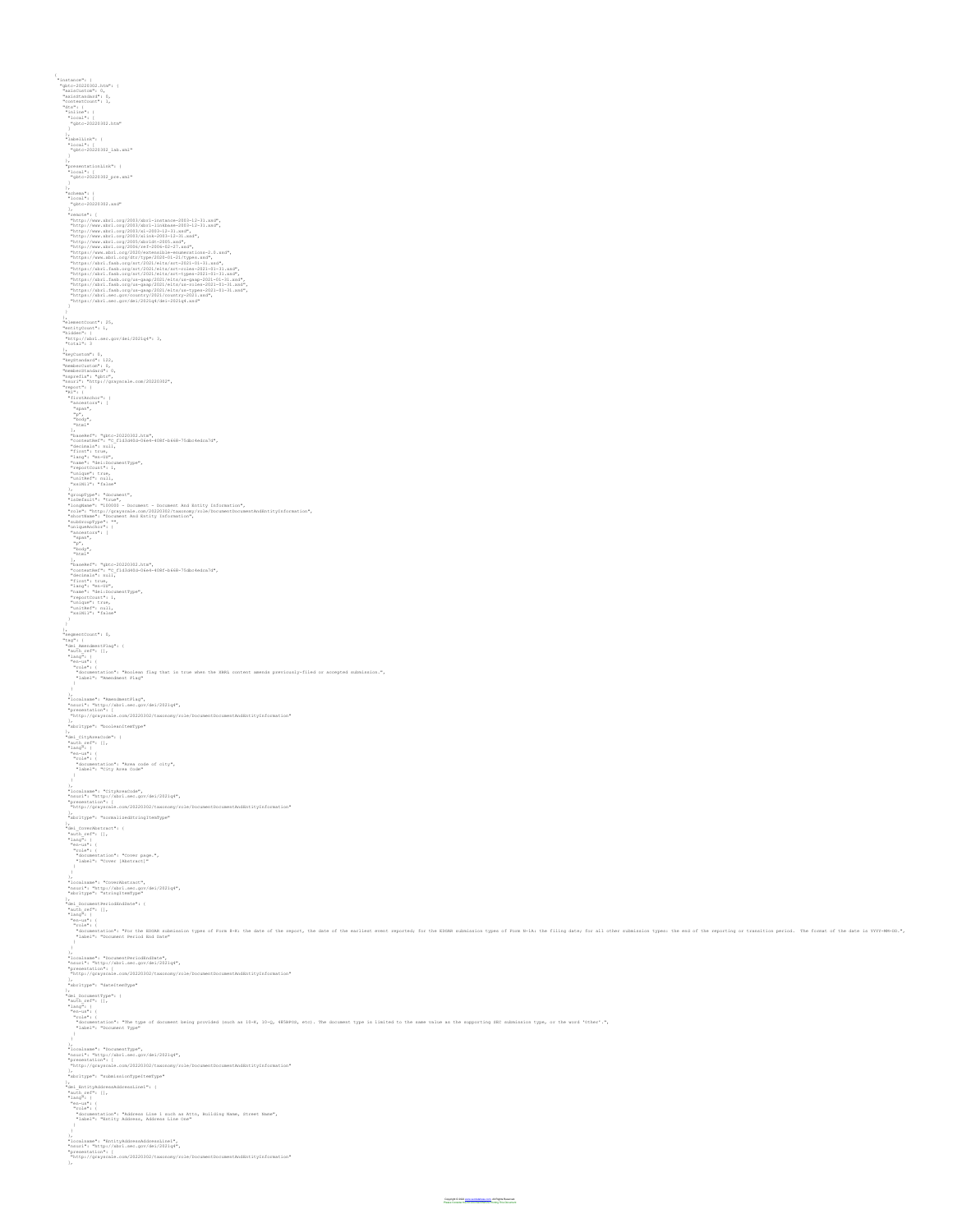"Maritype" "TommalizedStringItemType"<br>| Maritype" TommalizedStringIt" |<br>| Maritype: The Commandities2": |<br>| Maritype: | |<br>| "lang": | |<br>| "lang": "Incirty Address Line 2 such as Street or Suite number",<br>| "label": "Entity );<br>"iocalname": "EntityAddressAddressLine2",<br>"nessentation": /wat.sec.gov/dei/2021q4",<br>"http://grayscale.com/20220302/taxonomy/role/DocumentDocumentAndEntityInformation" ], "xbrltype": "normalizedStringItemType" ),<br>"auth\_ref": [],<br>"auth\_ref": [],<br>"lang": {<br>"en-us": [],<br>"documentation": "Name of the City or Town",<br>"documentation": "Name of the City or Town",<br>"label": "Entity Address, City or Town" )<br>"localname": "EntityAddressCityOrTown",<br>"nsuri": "http://xbrl.sec.gov/dei/2021q4",<br>"Pattp://grayscale.com/20220302/taxonomy/role/DocumentDocumentAndEntityInformation"<br>"http://grayscale.com/20220302/taxonomy/role/Document ], "xbrltype": "normalizedStringItemType" }, "dei\_EntityAddressPostalZipCode": { "auth\_ref": [], "lang": { "en-us": { "role": { "documentation": "Code for the postal or zip code", "label": "Entity Address, Postal Zip Code" )<br>"haulname": "EntityAddressPostaliigCode",<br>"haulname": "EntityAddressPostaliigCode",<br>"https://grayeala.com/20220202/taunomey/role/DocumentDocumentAndEntityInformation"<br>"Advitype": "normalisedIttingTtem"/pa"<br>"Advitype": "n ),<br>"aui\_EntityAddressStateOrProvince": {<br>"auth\_ref": [],<br>"auth\_ref": [],<br>"en-us": {<br>"documentation": "Name of the state or province.",<br>"label": "Entity Address, State or Province"<br>"label": "Entity Address, State or Provinc )<br>"localname": "EntityAddressStateOrProvince",<br>"passent:": "http://xbrl.sec.gov/dei/2021q4",<br>"passentation"<br>1, rtp://grayscale.com/20220302/taxonomy/role/DocumentDocumentAndEntityInformation"<br>], rtp://grayscale.com/2022030 "xbrltype": "stateOrProvinceItemType" },<br>"dei\_EntityCentralIndexKey": {<br>"auth\_ref": {<br>"r1" ),<br>"Hamp": {<br>"MacQuarterian": "A unique l0-digit SEC-issued value to identify entities that have filed disclosures with the SEC. It is commonly abbreviated as CIE.",<br>"Mocumentation": "A unique l0-digit SEC-issued value to "nsuri": "http://xbrl.sec.gov/dei/2021q4",<br>"presentation": [<br>],<br>], "xbrltype": "centralIndexKeyItemType" }, "dei\_EntityEmergingGrowthCompany": { "auth\_ref": [ "r1" ], "lang": { "en-us": { "role": {<br>"documentation": "Indicate if registrant meets the emerging growth company criteria.",<br>}<br>} ),<br>"localname": "http://xbrl.sec.gov/dei/2021q4",<br>"presentation": [<br>"http://grayscale.com/20220302/taxonomy/role/DocumentDocumentAndEntityInformation"<br>"http://grayscale.com/20220302/taxonomy/role/DocumentDocumentAndEntityI ], "xbrltype": "booleanItemType" los<br>"AmplityTickmbar": (<br>"Amplity": [<br>"Accountstant: "Commission file number. The field allows up to 17 characters. The prefix may contain 1-3 digits, the sequence number may contain 1-8 digits, the optional suffix may con )<br>"localname": "EntityFileNumber",<br>"passentation": "http://xbrl.sec.gov/dei/2021q4",<br>"passentation": [<br>], "ttp://grayscale.com/20220302/taxonomy/role/DocumentDocumentAndEntityInformation" "xbrltype": "fileNumberItemType" },<br>"dei\_EntityIncorporationStateCountryCode": {<br>"auth\_ref": [],<br>"anng": {<br>"en-us": { "documentation": "Two-character EDGAR code representing the state or country of incorporation.", "label": "Entity Incorporation, State or Country Code" } ),<br>"haulinam": "EntityIncorporationStateCountryCode",<br>"passentation": [<br>"Presentation": [<br>"http://grayeala.com/2022002/tamonomy/role/DocumentDocumentAndEntityInformation"<br>"http://pa": "edqardtateCountryTtemTypa"<br>"http://pa ion<br>"MalinityTofommationTormerLegalOrRegisteredName": {<br>"Malin<sub>i</sub>ms": {}<br>"MalinityTofom": "Tormer Legal or Registered Name of an entity",<br>"somewhetelicon": "Tormer Legal or Registered Name"<br>"labal": "Entity Information, Fo )<br>"Hacalname": "EntityInformationFormerLegalOrBegisteredName",<br>"Pacalname": "EntityInformationFormerLegalOrBegisteredName",<br>"Presentation": [<br>"Pacatype": "normalizedNtringTiemType"<br>"Pacatype": "normalizedNtringTiemType" }, "dei\_EntityRegistrantName": { "auth\_ref": [ "r1" );<br>"Hang": {<br>"Hang": {<br>"Hang": {<br>"Hacumentation": "The exact name of the entity filing the report as specified in its charter, which is required by forms filed with the BEC.",<br>"Hacumentation": "Entity Registrant Name"<br>...<br> "nsuri": "http://xbrl.sec.gov/dei/2021q4",<br>"presentation": [<br>"http://grayscale.com/20220302/taxonomy/role/DocumentDocumentAndEntityInformation"<br>], "xbrltype": "normalizedStringItemType" }, "dei\_EntityTaxIdentificationNumber": { "auth\_ref": [ "r1" ], "lang": { "en-us": { "role": {<br>"documentation": "The Tax Identification Number (TIN), also known as an Employer Identification Number (EIN), is a unique 9-digit value assigned by the IRS.",<br>"label": "Entity Tax Identification Number" ),<br>"hocalname": "http://xbr1.sec.gov/dei/2021q4",<br>"nausi": "http://xbr1.sec.gov/dei/2021q4",<br>"http://grayscale.com/20220302/taxonomy/role/DocumentDocumentAndEntityInformation" ], "xbrltype": "employerIdItemType" ),<br>
"auth\_ref": [],<br>
"auth\_ref": [],<br>
"auth\_ref": [],<br>
"en-us": {<br>
"accumentation": "Local phone number for entity.",<br>
"label": "Local Phone Number"<br>"label": "Local Phone Number"

Copyright © 2022 [www.secdatabase.com.](https://www.secdatabase.com) All Rights Reserved. Please Consider the Environment Before Printing This Document